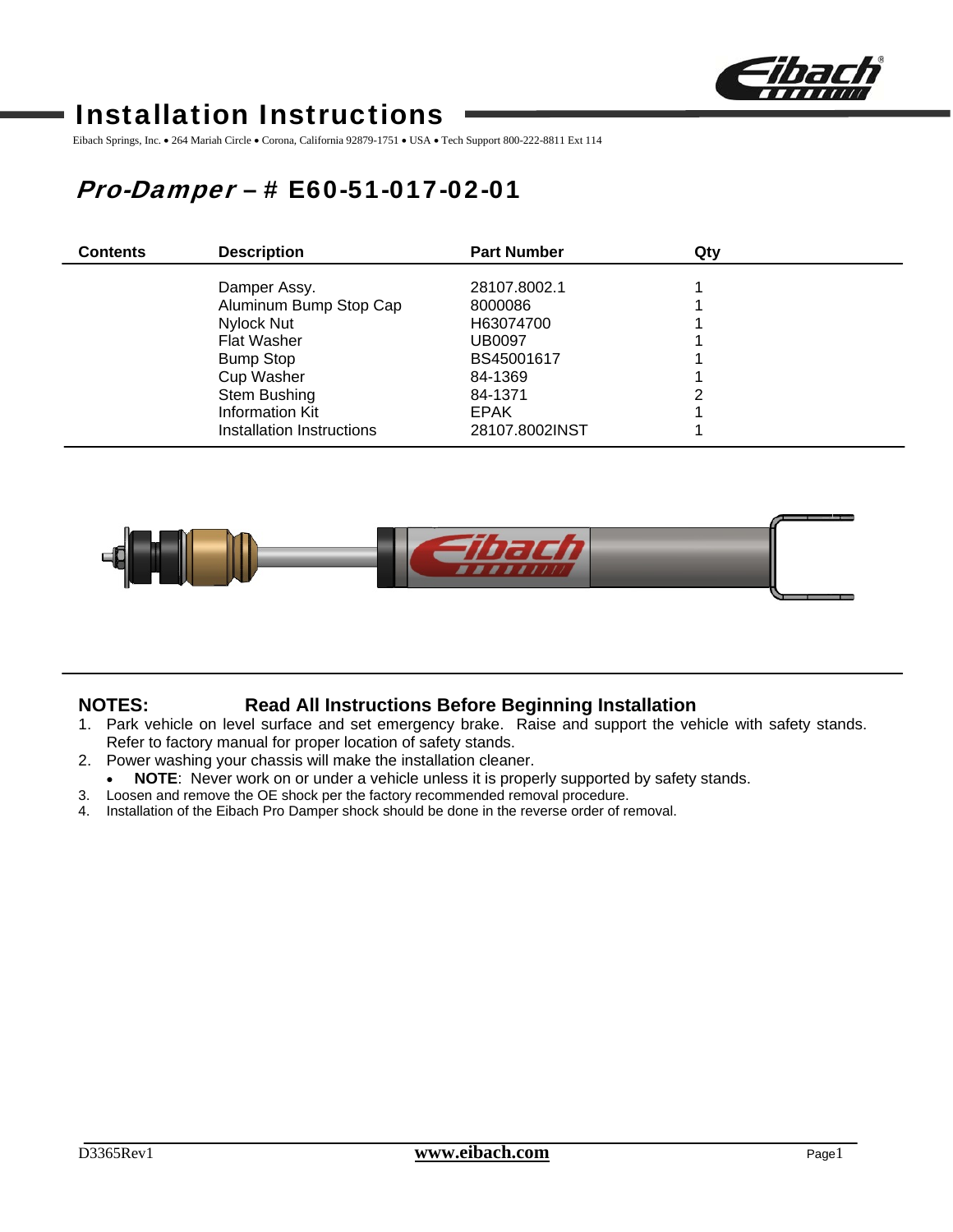

#### *Installation*

#### **IMPORTANT NOTES:**

- Any time you are working under a vehicle, be sure to use the proper jack stands and tire chocks to prevent any shifting or slipping of the car. Never use a jack only to support the vehicle while changing shocks.
- Inspect shock brackets or mounting points before installation to make sure they are not broken or bent.
- Do not attempt to disassemble these shocks. Return damaged shocks to EIBACH SPRINGS for any necessary service or repairs.

#### **PLEASE READ THESE INSTRUCTIONS ENTIRELY BEFORE BEGINNING**

• Proper installation is a must to realize the maximum performance improvements. Follow these steps carefully.

### **USE THE RIGHT SHOCK FOR YOUR VEHICLE**

- Use EIBACH SPRINGS shocks only for the applications for which they are listed. Each shock is specifically tuned for that vehicle's weight, suspension geometry, and other characteristics.
- Compare original shock mounting style and hardware with your new shocks before starting installation. If original hardware is not reusable, it should be replaced with OEM quality and style hardware.
- Shocks are tuned to vehicle manufacturer's recommendation for tire pressure, not necessarily the max inflation pressure listed on sidewall of tire.

#### **IMPORTANT INSTALLATION NOTES**

- If you are uncertain of proper shock installation procedure, please consult appropriate service manual. Torque all fasteners to vehicle manufacturer's specs. Note: On Post Mount shocks, finger tighten nut to achieve zero clearance between the retaining washers and the bushings, then continue to tighten approximately 5-6 turns to achieve proper pre-load. Bushings should be slightly bulged. Secure with Jam Nut. On some vehicles, nut may bottom out on stud before 5-6 turns, which is proper for those applications.
- OEM mounting hardware may be either standard or metric. Make sure you have the proper tools before starting. Do not interchange hardware. Use new mounting hardware provided with your shocks, and re-use original mounting hardware in all other locations.
- EIBACH SPRINGS shocks have a high-pressure nitrogen gas charge and may come with a restraining strap, which holds the shock in a compressed position. To ease most installations, leave the strap on until you have secured one end of the shock, then cut the strap and quickly guide the other end of the shock into position as it expands. Strap must be cut before some installations, such as when strap goes around post.
- Wire ties are provided to secure the shock boot to the shock body. On some installations (especially where the shock must pass through a hole in the lower control arm), it is necessary to put the wire tie on after the shock is installed.
- After installing shocks and before driving vehicle, check for clearance of exhaust, brake or gas lines, electrical wiring, etc.
- After installation, drive the vehicle cautiously for the first few miles to develop a feel for the improved handling and ride quality. After 10 miles, inspect installation, re-check torque on all fasteners, and verify adequate component clearance.

### **Rear Upper Mount Installation**

- 1. Discard the OE bump stop, dust boot, and bushings from the upper mount as they will no longer be used.
- 2. The provided bump stop and cup washer should be installed as shown. **(See Photo 1)**



**Photo 1**